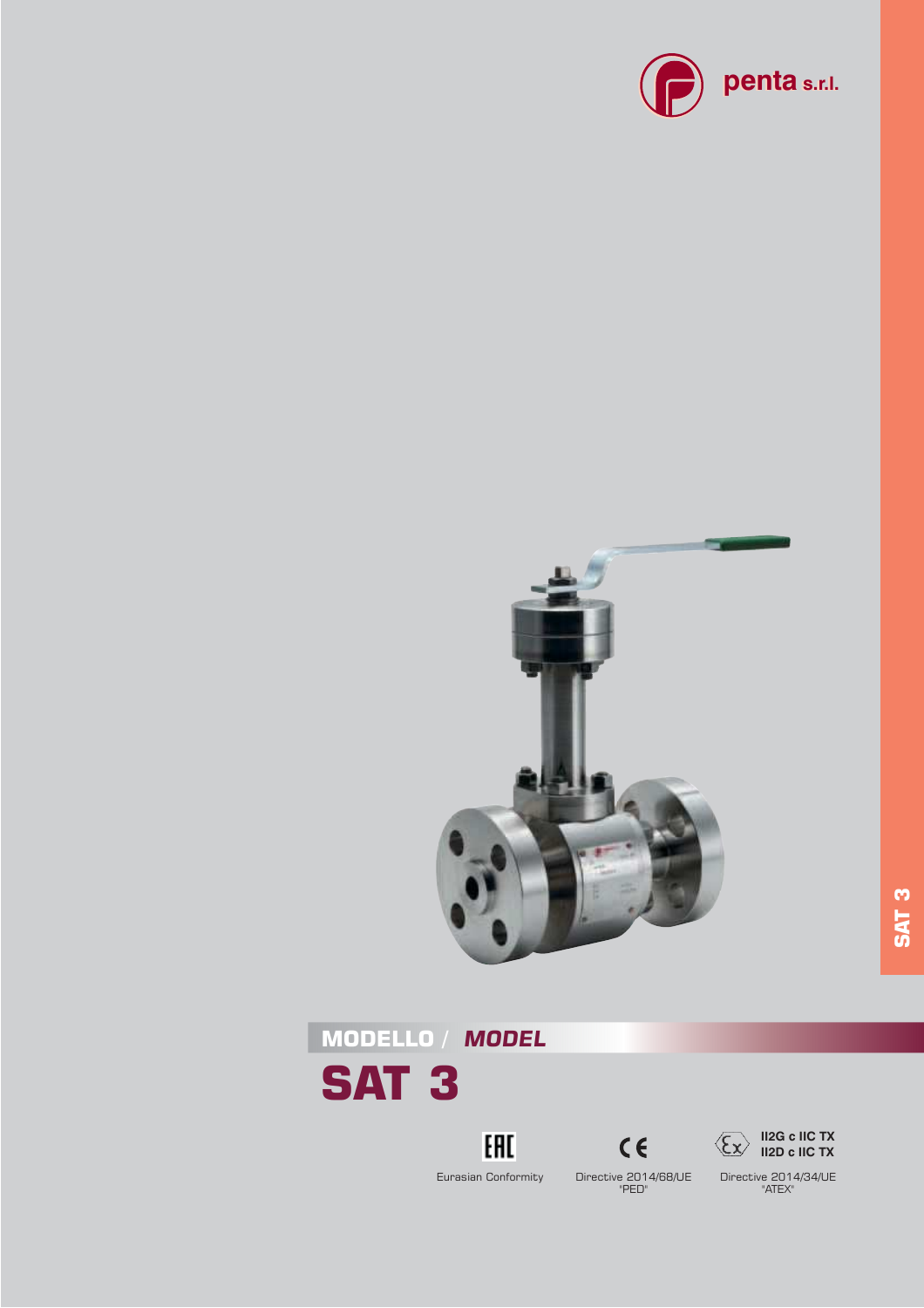



**Il modello SAT3** è una evoluzione della tipologia costruttiva SAT1 mediante l'inserimento di due anelli (chiamati raschiatori) all'interno ed all'esterno dei seggi.

Gli anelli raschiatori hanno il compito di:

- pulire la superficie della sfera durante la manovra
- proteggere i seggi dalla azione abrasiva delle parti solide contenute nel fluido
- evitare l'incunearsi di tali parti solide tra seggio e sfera che provocherebbero il bloccaggio della valvola.
- ridurre la quantità di sporco che può depositarsi nella cavità del corpo valvola.

*The SAT3 model is an evolution of the SAT with the inser*tion of two rings (called Scraper Rings) inside and outside *the seats.*

*The Scraper Rings have to:*

- *clean ball surface during valve operation*
- *protect the seats from abrasion by fluid solid content*
- *avoid wedging in of solids between seat and ball surface cause of valve blocking*
- *reduce dirt can fill body cavity*



Come tutta la produzione PENTA le valvole della serie SAT3 sono progettate per essere equipaggiate con seggi metallici in PENTAFITE permettendo la realizzazione di valvole a sfera a tenuta metallica con **PERDITA ZERO** per servizi con temperature di esercizio continuo fino a 700°C.

Le particolari caratteristiche elasto-plastiche del materiale dei seggi PENTAFITE e la costruzione interamente bullonata permettono facili interventi di manutenzione, non necessitando di lavoro di adattamento tra sedi di ricambio e sfere.

Le valvole modello SAT3 sono disponibili in due versioni:

- Bi-direzionali, sia a sfera flottante o Trunnion mounted
- Monodirezionali, a sfera Trunnion mounted per montaggio con asse della tubazione verticale.

In questo caso le cavità del corpo sono lavorate in modo da favorire il drenaggio automatico ed evitare la sedimentazione del fluido all'interno della valvola.

*Like all PENTA production, valves of SAT3 series are equipped with metallic seats in PENTAFITE that allow the manufacturing of metal seated ball valves with Bubble tight (no leakage)* suitable for a wide range of services with work*ing temperatures up to 700*°*C.*

*The typical elastic properties of PENTAFITE seats and the fully bolted construction, allow an easy maintenance without necessity of additional lapping of the spare seats against the ball,* 

*The SAT3 model is available in two version:*

- *Bi-directional, both with floating ball or trunnion mounted*
- *Uni-directional, trunnion mounted ball for applications where pipe axis is vertical.*

*In this case body cavity is machined to obtain a complete body cavity draining avoiding fluid deposit inside the valve (best for bottom tank valves).*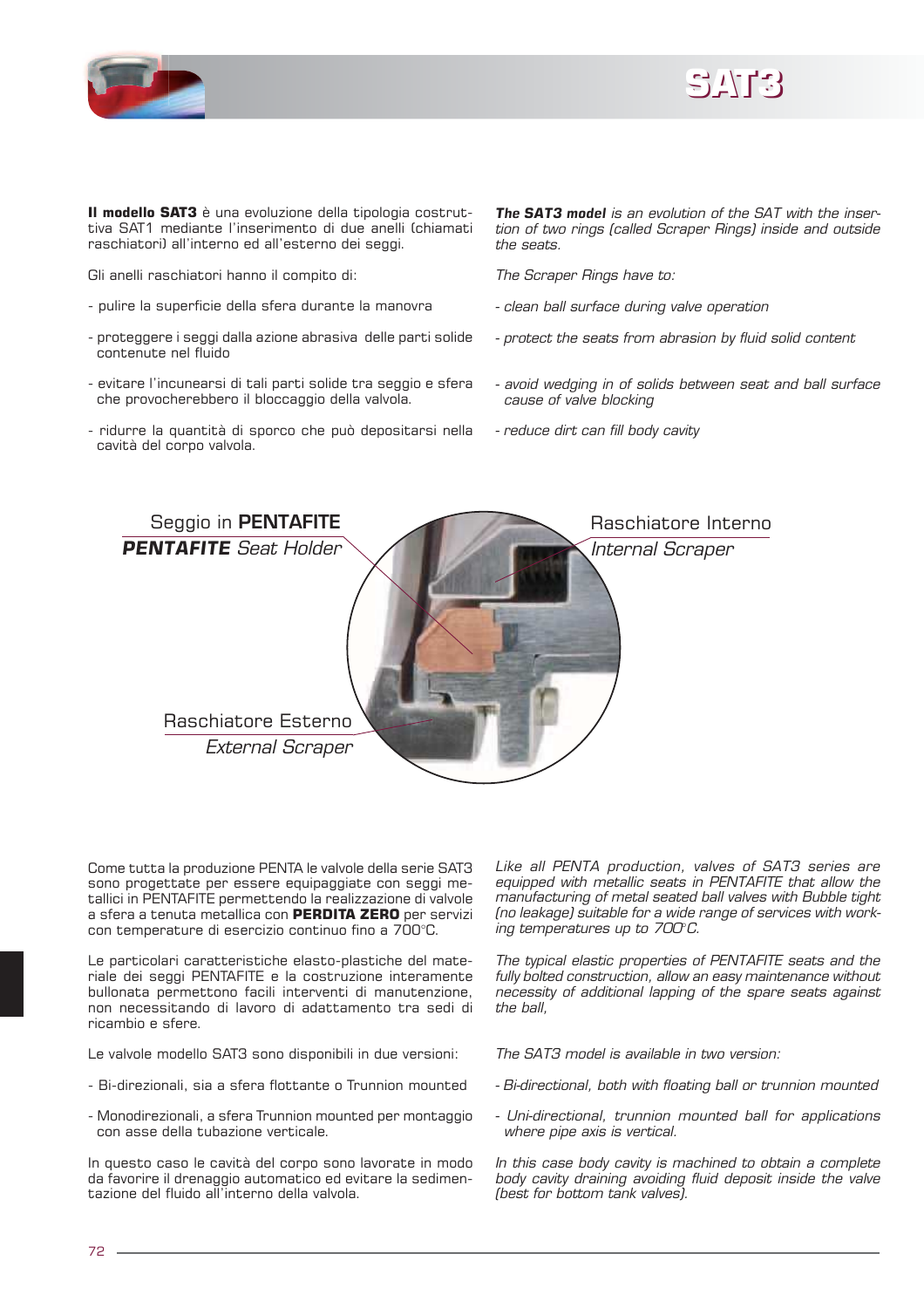| <b>INTERVALLO DI PRODUZIONE - <i>PRODUCTION RANGE</i></b> |           |   |           |   |          |   |  |
|-----------------------------------------------------------|-----------|---|-----------|---|----------|---|--|
| CLASSE - PRESSURE CLASS                                   |           |   |           |   |          |   |  |
| ANSI B 16,34                                              | 150       |   | 300       |   | 600      |   |  |
| <b>PN</b>                                                 | $16 - 25$ |   | $40 - 50$ |   | 64 - 100 |   |  |
| Diametri Nominali<br>Nominal diameter                     | F         | T | F         | T | F        | т |  |
| 1/2"                                                      |           |   |           |   |          |   |  |
| $\frac{3}{4}$ "                                           |           |   |           |   |          |   |  |
| 1"                                                        |           |   |           |   |          |   |  |
| $1\frac{1}{2}$                                            |           |   |           |   |          |   |  |
| P"                                                        |           |   |           |   |          |   |  |
| 3"                                                        |           |   |           |   |          |   |  |
| 4"                                                        |           |   |           |   |          |   |  |
| 6"                                                        |           |   |           |   |          |   |  |

F = Sfera flottante - *Floating ball*

T = Sfera vincolata - *Trunnion mounted ball*

#### **ACCESSORI DISPONIBILI - AVAILABLE ACCESSORIES**

Diversi accessori sono disponibili a richiesta *Many accessories are available on request*









Coperchio allungato per alta temperatura *Clongated cover for high temperatures*

Coperchio allungato per servizi criogenici *Elongated cover for cryogenic services*



derna

 $100 °C + 400 °C$ 



*Finned cover* Coperchio con ba-*Cover with packing*

Coperchio alettato

## **OPERATORI DISPONIBILI - AVAILABLE OPERATORS**

- Riduttori manuali  *Manual gears*
- Attuatori pneumatici a semplice o doppio effetto  *Single or double acting pneumatic actuators*
- Attuatori elettrici  *Electric actuator*
- 
- 
- 
- 
- Attuatori idraulici  *Hydraulic actuators*

*Body cavity filler*